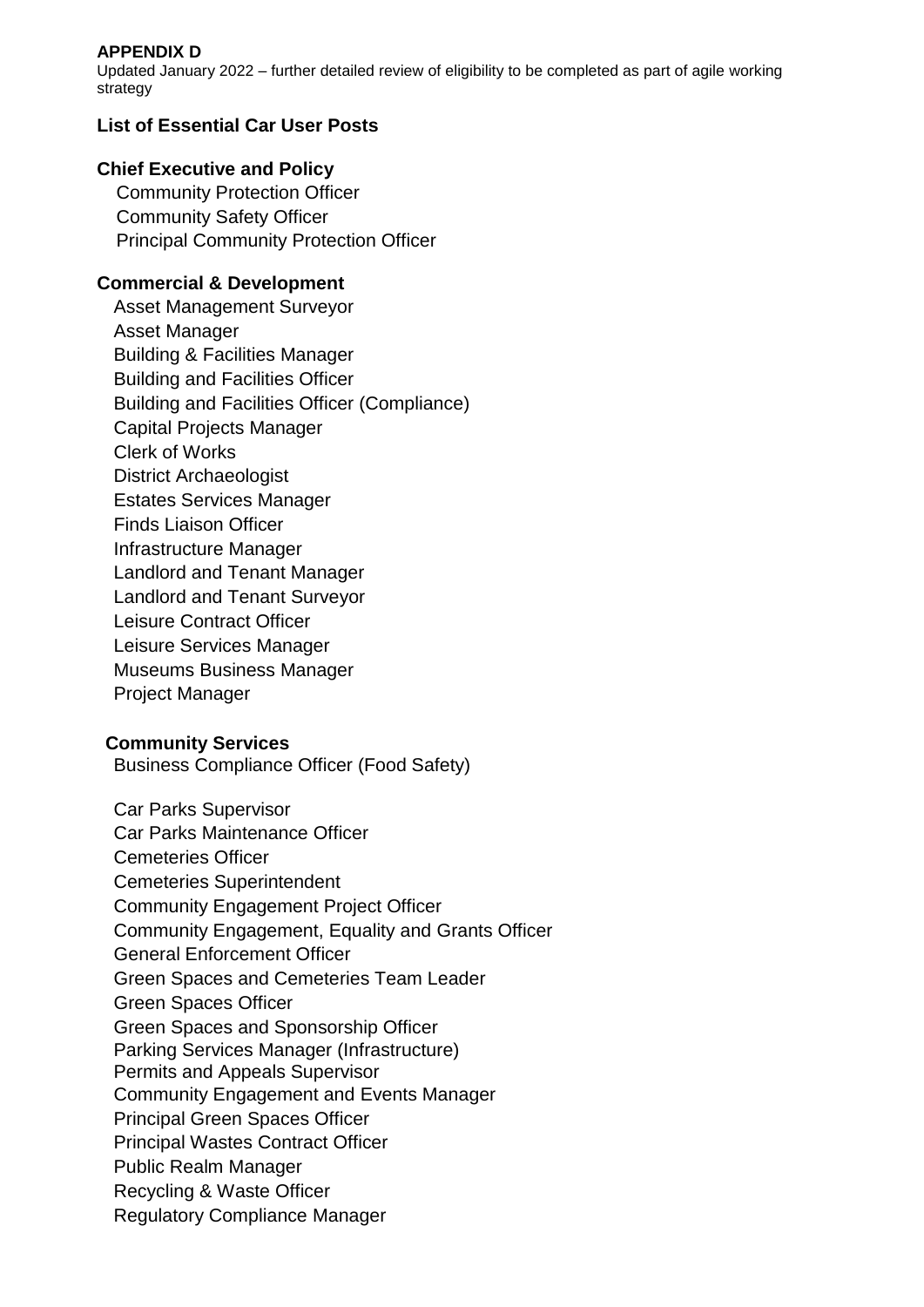Senior General Enforcement Officer Senior Parking Officer Specialist Environmental Protection Officer Specialist Officer (Environmental Compliance) Trees Officer (Highways)

### **Finance & Legal**

Revenues Inspector

#### **Housing**

Accommodation Support Assistant Accommodation Support Team Leader Adaptations & Grants Administrator Adaptations Surveyor Affordable Housing Officer Assistant Building Surveyor Capital Projects Manager Contracts Manager Customer Relationship Officer - Repairs and Maintenance Electrical Services Surveyor Estates Services Operative Estates Services Team Leader Garage Management Officer Homeless Assessment Advisor Housing Allocations Advisor Housing Allocations Assistant Housing Asset Manager Housing Income Assistant Housing Income Team Leader Housing Officer (Income Team) Housing Officer (Neighbourhood Management) Housing Options Advisor Housing Options Co-ordinator (Special Projects) Housing Options Team Leader (Housing Demand) Housing Options Team Leader (Housing Supply) Leasehold Management Administrator Leasehold Management Officer Lettings Negotiator Maintenance Inspector Neighbourhood Management Team Leader Principal Homelessness Advisor Principal Strategic Housing & Development Officer Private Sector Housing Assistant Private Sector Housing Officer Projects Surveyor Repairs Officer Senior Building Surveyor